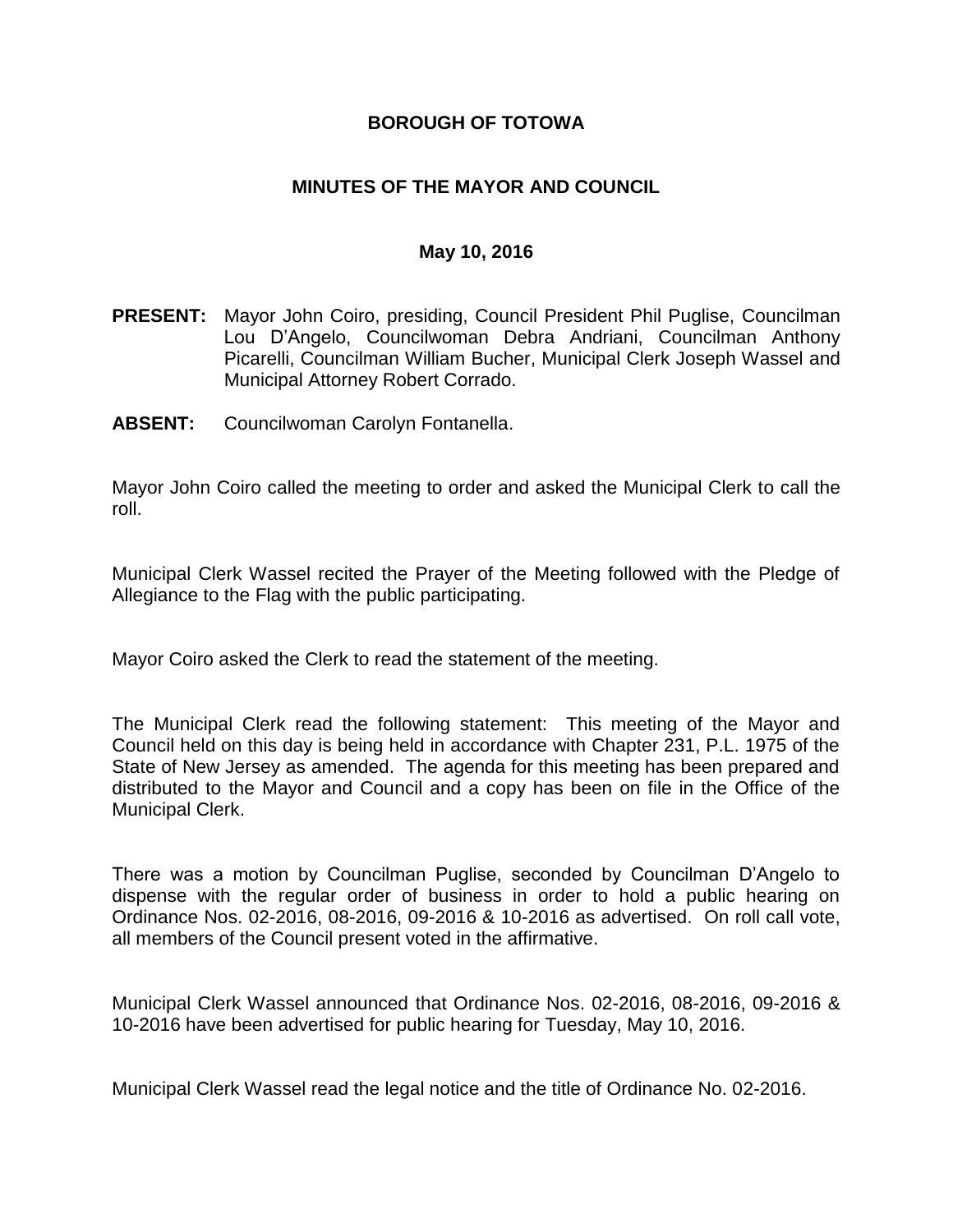There was a motion by Councilman Puglise, seconded by Councilman D'Angelo to open the public hearing. On roll call vote, all members of the Council present voted in the affirmative.

Mayor Coiro asked if any citizens wished to be heard on Ordinance No. 02-2016.

CITIZENS HEARD:

There were no citizens who wished to be heard.

There was a motion by Councilman Puglise, seconded by Councilman D'Angelo to close the public hearing. On roll call vote, all members of the Council present voted in the affirmative.

Municipal Clerk Wassel read Ordinance No. 02-2016 by title:

# **ORDINANCE NO. 02-2016**

## **AN ORDINANCE TO AMEND THE CODE OF THE BOROUGH OF TOTOWA CHAPTER 415 ENTITLED "ZONING AND LAND USE", ARTICLE IV, "FEES & ESCROW", SECTION 14, "DEVELOPMENT FEES"**

There was a motion by Councilman Puglise, seconded by Councilman D'Angelo to adopt Ordinance No. 02-2016 on second and final reading. On roll call vote, all members of the Council present voted in the affirmative.

Municipal Clerk Wassel read the legal notice and the title of Ordinance No. 08-2016.

There was a motion by Councilman Puglise, seconded by Councilman D'Angelo to open the public hearing. On roll call vote, all members of the Council present voted in the affirmative.

Mayor Coiro asked if any citizens wished to be heard on Ordinance No. 08-2016.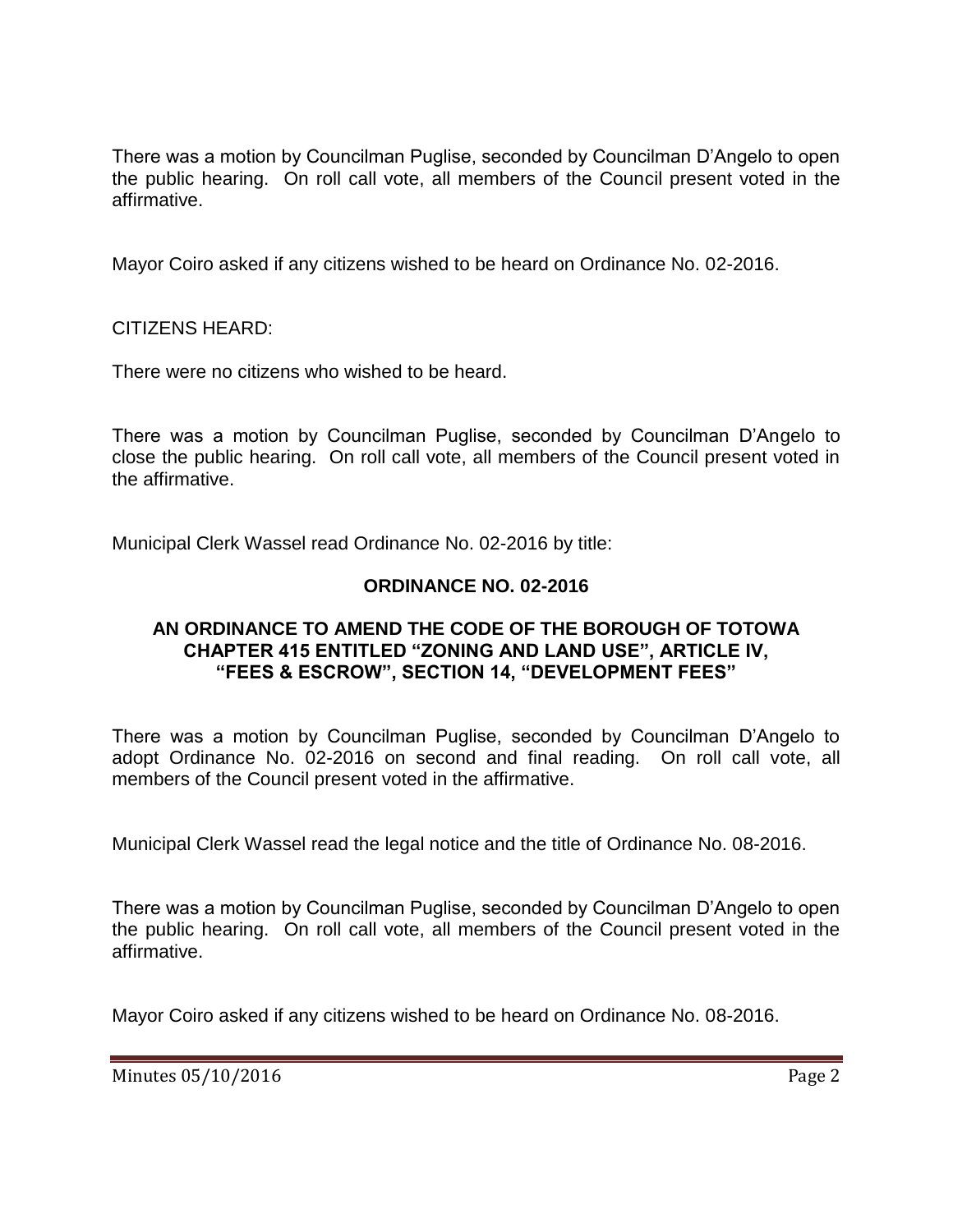# CITIZENS HEARD:

Mike Mahometa, 269 Lincoln Avenue: Asked where the actual locations for Affordable Housing will be. Mayor Coiro: Responded that currently we have designated two sites off of Riverview Drive—the old junkyard—and will now also include two new areas: one south of Preakness Avenue and the other off Route 46 by Bob's Furniture Store. Mr. Mahometa: Then asked what will be the tax impact. Mayor Coiro: Told him that we are not sure yet.

There was a motion by Councilman Puglise, seconded by Councilman D'Angelo to close the public hearing. On roll call vote, all members of the Council present voted in the affirmative.

Municipal Clerk Wassel read Ordinance No. 08-2016 by title:

# **ORDINANCE NO. 08-2016**

## **AN ORDINANCE TO AMEND THE CODE OF THE BOROUGH OF TOTOWA CHAPTER 415 ENTITLED "ZONING AND LAND USE", ARTICLE XVIII, "R-AH AFFORDABLE HOUSING DISTRICT"**

There was a motion by Councilman Puglise, seconded by Councilman D'Angelo to adopt Ordinance No. 08-2016 on second and final reading. On roll call vote, all members of the Council present voted in the affirmative.

Municipal Clerk Wassel read the legal notice and the title of Ordinance No. 09-2016.

There was a motion by Councilman Puglise, seconded by Councilman D'Angelo to open the public hearing. On roll call vote, all members of the Council present voted in the affirmative.

Mayor Coiro asked if any citizens wished to be heard on Ordinance No. 09-2016.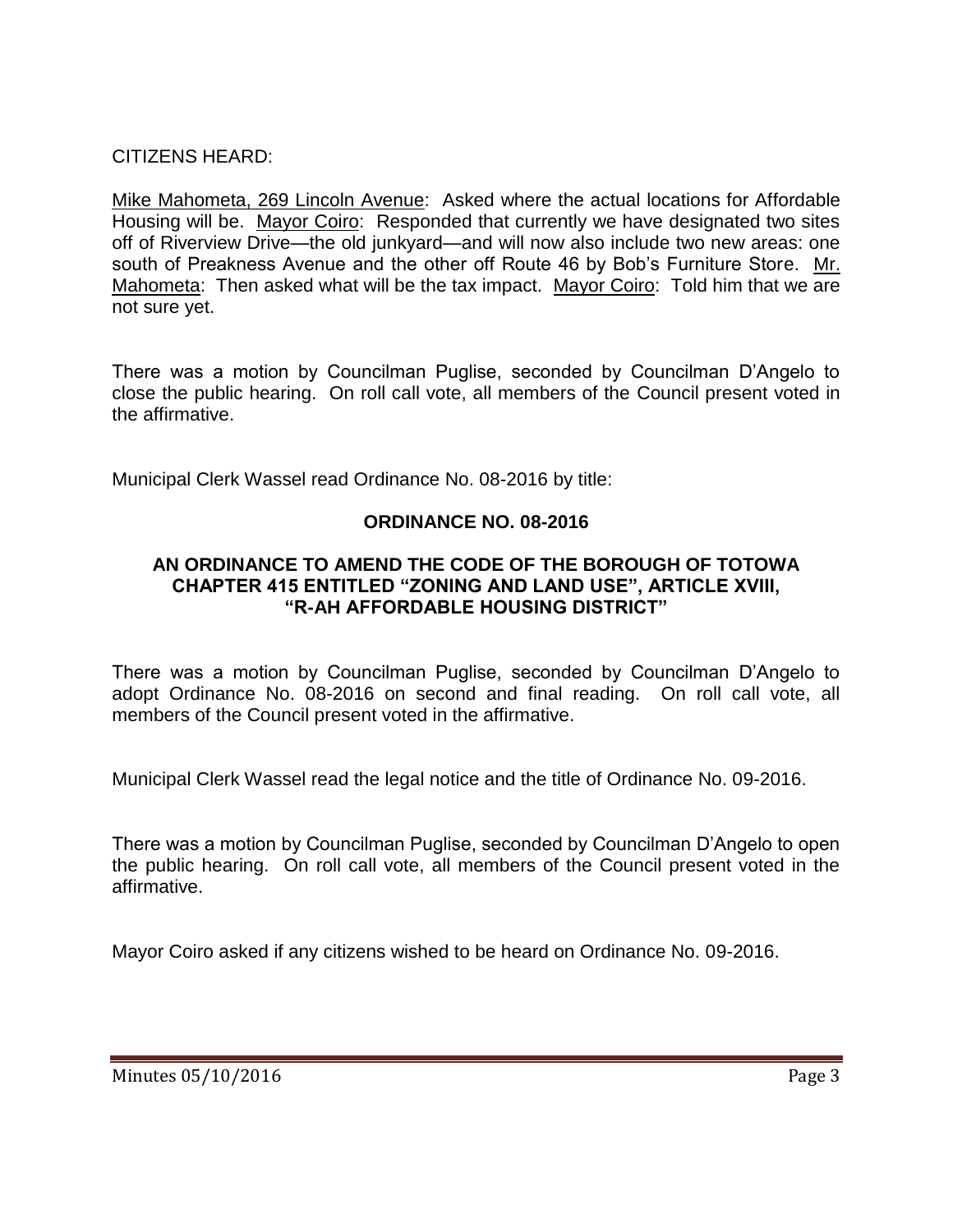CITIZENS HEARD:

There were no citizens who wished to be heard.

There was a motion by Councilman Puglise, seconded by Councilman D'Angelo to close the public hearing. On roll call vote, all members of the Council present voted in the affirmative.

Municipal Clerk Wassel read Ordinance No. 09-2016 by title:

# **ORDINANCE NO. 09-2016**

### **AN ORDINANCE TO AMEND THE CODE OF THE BOROUGH OF TOTOWA CHAPTER 415 ENTITLED "ZONING AND LAND USE", ARTICLE XIX, "AHD ADULT HOUSING DISTRICT OVERLAY ZONE"**

There was a motion by Councilman Puglise, seconded by Councilman D'Angelo to adopt Ordinance No. 09-2016 on second and final reading. On roll call vote, all members of the Council present voted in the affirmative.

Municipal Clerk Wassel read the legal notice and the title of Ordinance No. 10-2016.

There was a motion by Councilman Puglise, seconded by Councilman D'Angelo to open the public hearing. On roll call vote, all members of the Council present voted in the affirmative.

Mayor Coiro asked if any citizens wished to be heard on Ordinance No. 10-2016.

CITIZENS HEARD:

There were no citizens who wished to be heard.

Minutes 05/10/2016 **Page 4**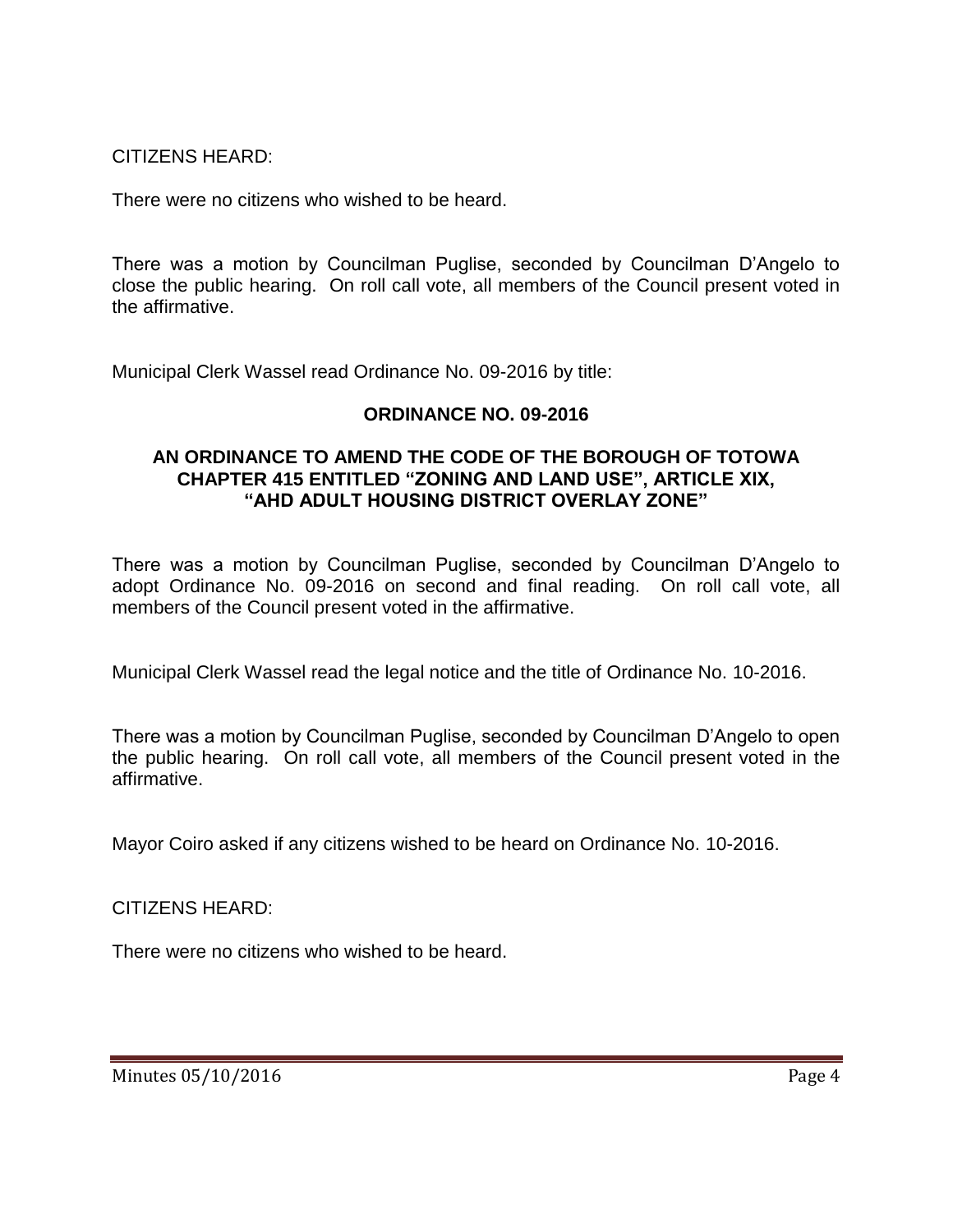There was a motion by Councilman Puglise, seconded by Councilman D'Angelo to close the public hearing. On roll call vote, all members of the Council present voted in the affirmative.

Municipal Clerk Wassel read Ordinance No. 10-2016 by title:

## **ORDINANCE NO. 10-2016**

### **AN ORDINANCE TO AMEND THE CODE OF THE BOROUGH OF TOTOWA CHAPTER 75 ENTITLED "POLICE DEPARTMENT", ARTICLE XII, "GENERAL RULES", SECTION 80, "OUTSIDE EMPLOYMENT REGULATED; EMPLOYMENT OF OFF-DUTY POLICE"**

There was a motion by Councilman Puglise, seconded by Councilman D'Angelo to adopt Ordinance No. 10-2016 on second and final reading. On roll call vote, all members of the Council present voted in the affirmative.

There was a motion by Councilman Puglise, seconded by Councilman D'Angelo to revert to the regular order of business. On roll call vote, all members of the Council present voted in the affirmative.

Mayor Coiro asked if any members of the Council, the Municipal Clerk or the Municipal Attorney wished to address the Council.

There were no reports.

CITIZENS HEARD:

There were no citizens who wished to be heard.

There was a motion by Councilman Puglise, seconded by Councilman D'Angelo to approve the Minutes of the Mayor and Council for the meeting of April 26, 2016. On roll call vote, all members of the Council present voted in the affirmative. Councilman Picarelli abstained from the voting.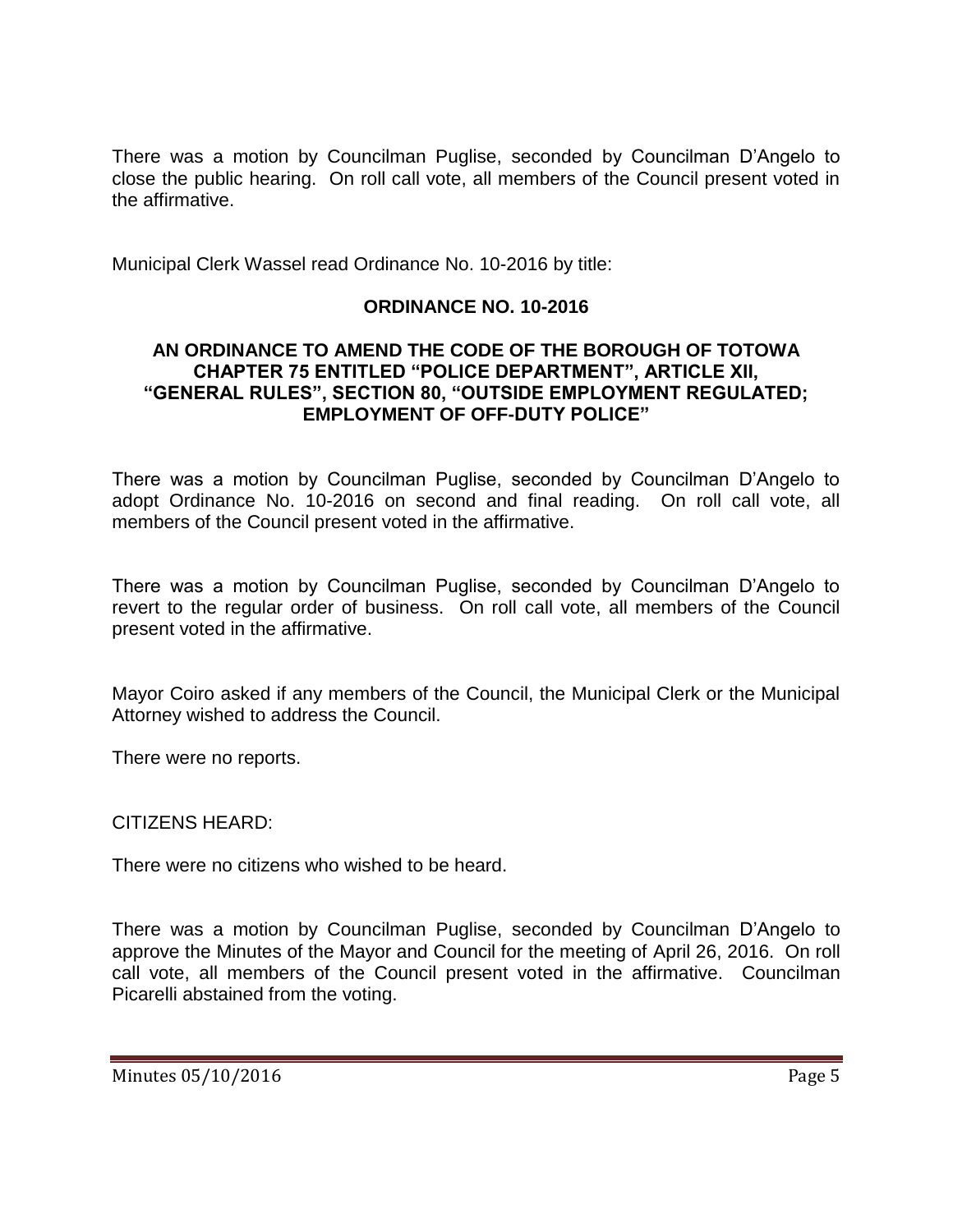COMMITTEE ON FINANCE:

There was a motion by Councilman Picarelli, seconded by Councilman D'Angelo to approve Resolution No. 2016-11 for the payment of bills. On roll call vote, all members of the Council present voted in the affirmative.

COMMITTEE ON PUBLIC SAFETY:

There was a motion by Councilman Puglise, seconded by Councilman Bucher to adopt the following Resolution Accepting A Vehicle From Riverview Park Fire Company For The Borough Of Totowa Fire Department. On roll call vote, all members of the Council present voted in the affirmative.

## RESOLUTION NO. 70-2016

## RESOLUTION ACCEPTING A VEHICLE FROM RIVERVIEW PARK FIRE COMPANY FOR THE BOROUGH OF TOTOWA FIRE DEPARTMENT

WHEREAS, the Riverview Park Fire Company has advised the Borough of Totowa Fire Department that the Fire Company is in possession of a vehicle which is no longer needed for their use; and

WHEREAS, the Riverview Park Fire Company has offered the vehicle to the Borough of Totowa Fire Department, more specifically identified as a 2002 Chevy Blazer model bearing Vehicle Identification Number 21GNDT13WX2K191651; and

WHEREAS, the Borough of Totowa Fire Chief has requested that this vehicle be acquired to be used by his Department and added to the Borough of Totowa fleet; and

WHEREAS, the Mayor and Council of the Borough of Totowa desire to accept the 2002 vehicle from the Riverview Park Fire Company for the Borough of Totowa Fire Department; and

WHEREAS, pursuant to the applicable New Jersey State laws, this vehicle may be acquired by the Borough of Totowa without public bidding.

NOW, THEREFORE, BE IT RESOLVED, that the Mayor and Council of the Borough of Totowa do hereby authorize and accept the transfer of one (1) 2002 vehicle from the Riverview Park Fire Company for the Borough of Totowa Fire Department.

Minutes 05/10/2016 **Page 6**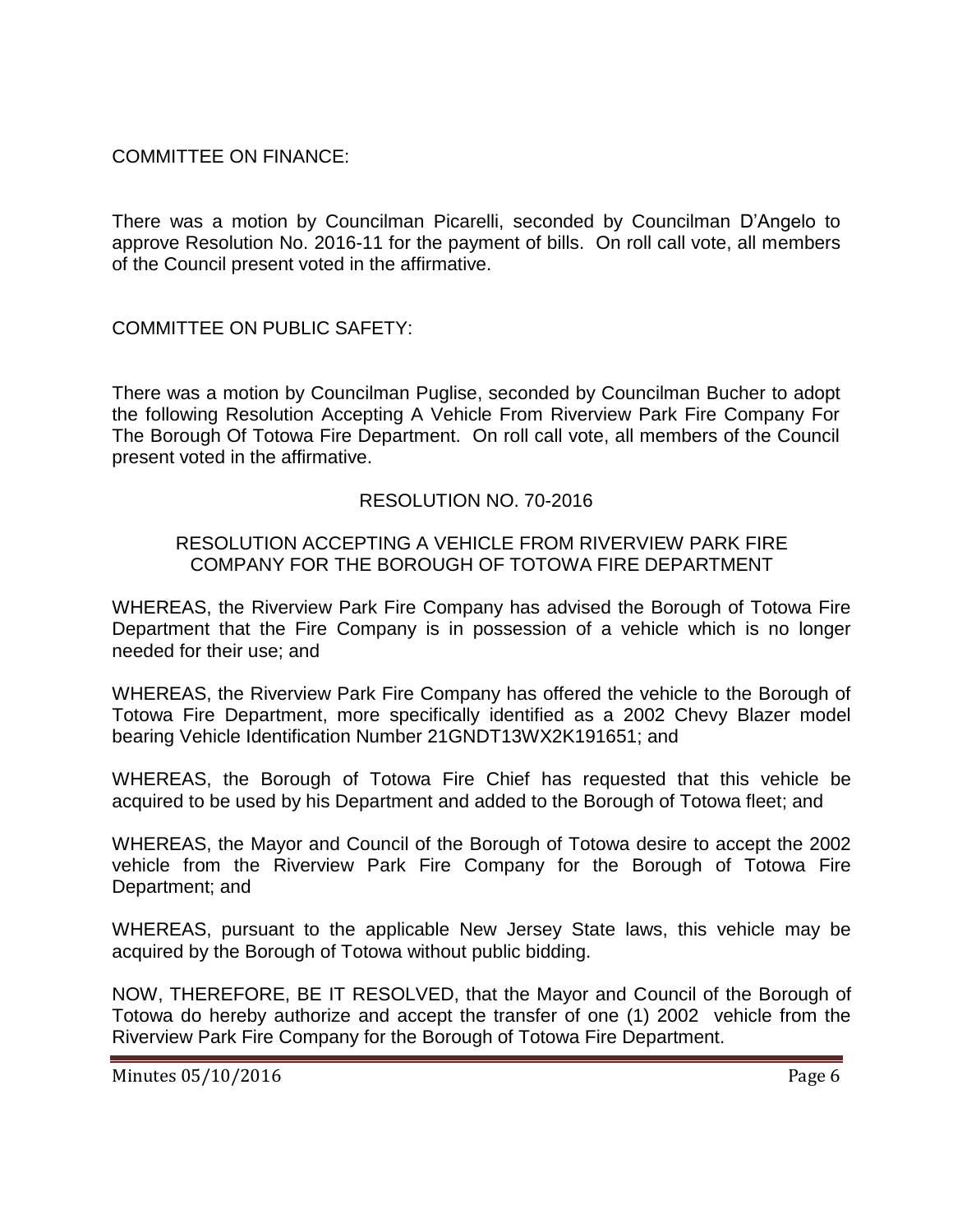BE IT FURTHER RESOLVED, that the Mayor and Municipal Council of the Borough of Totowa do hereby authorize the Municipal Clerk and Fire Chief to execute any and all instruments relating thereto.

There was a motion by Councilman Puglise, seconded by Councilman Bucher to approve the fireman's application, the purchase of fireman's equipment and authorize a fireman's physical for Steven M. Jacobs for Riverview Park Fire Company. On roll call vote, all members of the Council present voted in the affirmative.

A letter was received from Riverview Park Fire Company requesting permission to attend Ringwood's Wetdown on Saturday, May 14, 2016. There was a motion by Councilman Puglise, seconded by Councilman Bucher to grant permission, subject to the rules and regulations of the Fire Department being followed. On roll call vote, all members of the Council present voted in the affirmative.

COMMITTEE ON PUBLIC WORKS:

There was a motion by Councilman D'Angelo, seconded by Councilman Puglise to approve Payment Estimate No. 1 in the amount of \$115,162.00 to Smith-Sondy Asphalt Construction Co., Inc. for the Gordon Avenue Improvements. On roll call vote, all members of the Council present voted in the affirmative.

COMMITTEE ON ENGINEERING & PUBLIC PROPERTY:

There was no report.

COMMITTEE ON LIAISON & INSPECTION:

There was a motion by Councilwoman Andriani, seconded by Councilman Bucher to adopt the following Resolution Ratifying The Decision To Retain Richard A. Alaimo Engineering Associates To Prepare Water And Sewer Study For Potential Design Of Area In Need Of Rehabilitation. On roll call vote, all members of the Council present voted in the affirmative.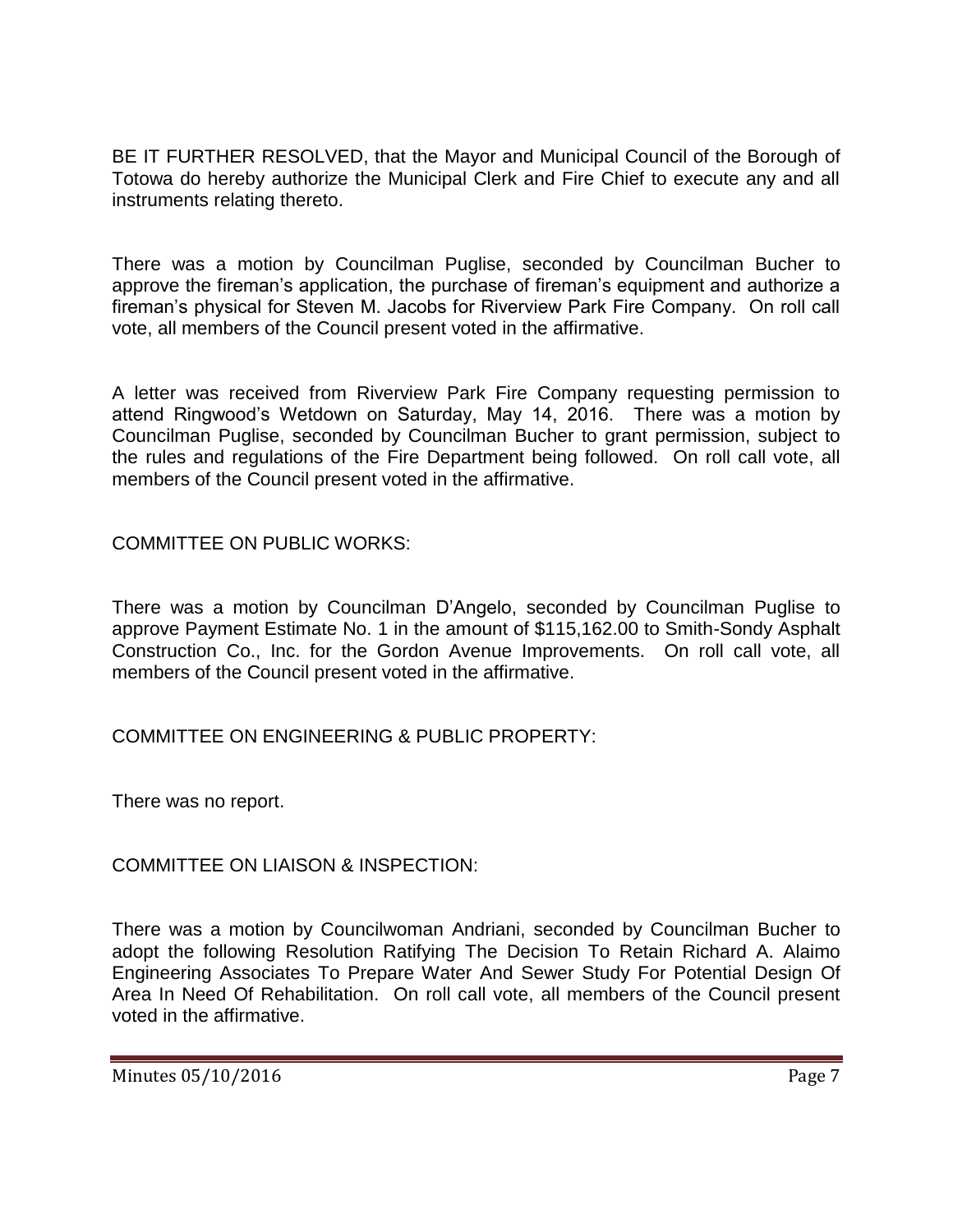# RESOLUTION NO. 71-2016

## RESOLUTION RATIFYING PROFESSIONAL ENGINEERING SERVICES FOR PREPARATION OF A UTILITY ANALYSIS OF THE EXISTING WATER AND SANITARY SEWER INFRASTRUCTURE IN THE AREA IDENTIFIED AS THE LOWER BOROUGH STUDY AREA

WHEREAS, by Resolution No. 41-2016 dated February 23, 2016, the Mayor and Council of the Borough of Totowa authorized the Borough of Totowa Planning Board to investigate whether the Lower Borough should be designated as an area in need of rehabilitation pursuant to the Local Redevelopment and Housing Law ("LRHL"), N.J.S.A. 40A:12A-1 et seq.; and

WHEREAS, in accordance with the LRHL, the Municipal Council of the Borough of Totowa believes the property commonly referred to as the Lower Borough and encompassing the properties south of Elizabeth Place, west of Willard Avenue and north and east of Totowa Road in the Borough of Totowa, more particularly as set forth in Exhibit "A" (the "Delineated Area"), should be designated as an Area in Need of Rehabilitation pursuant to Section 14 of the LRHL, N.J.S.A. 40A:12A-14; and

WHEREAS, the Borough of Totowa believes that within the Delineated Area a majority of the water and sewer infrastructure is at least 50 years old and is in need of repair or substantial maintenance and that a program of rehabilitation may be expected to prevent further deterioration and promote the overall development of the Borough of Totowa in accordance with the requirements of Section 14 of the LRHL, N.J.S.A. 40:12A-14(a); and

WHEREAS, Richard A. Alaimo Engineering Associates has submitted a proposal for the preparation of a Utility Analysis for recommendation of designation for "Area in Need of Rehabilitation" Lower Borough Study Area at a cost not to exceed Five Thousand and 00/100 Dollars (\$5,000.00), a copy of which is on file in the office of the Borough of Totowa Municipal Clerk; and

WHEREAS, the Mayor and Council of the Borough of Totowa on May 10, 2016 did examine the proposal submitted by Richard A. Alaimo Engineering Associates; and

WHEREAS, pursuant to the applicable New Jersey State laws, these professional services may be awarded without public bidding.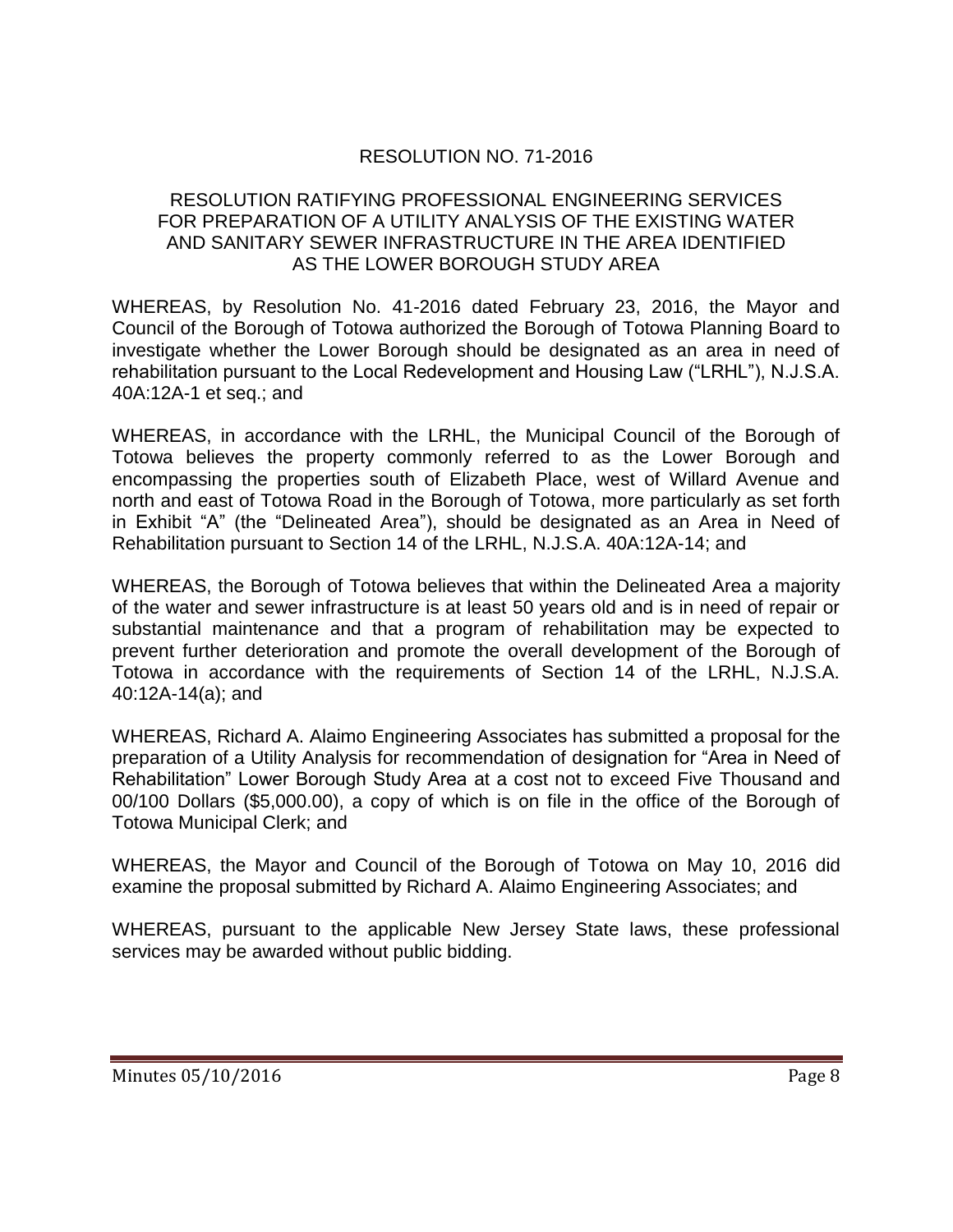NOW, THEREFORE, BE IT RESOLVED, that the Mayor and Council of the Borough of Totowa do hereby accept the proposal submitted by Richard A. Alaimo Engineering Associates for professional engineering services for the preparation of a Utility Analysis for recommendation of designation for "Area in Need of Rehabilitation" Lower Borough Study Area in the amount of Five Thousand and 00/100 Dollars (\$5,000.00).

BE IT FURTHER RESOLVED, that the Mayor and Council of the Borough of Totowa do hereby authorize Richard A. Alaimo Engineering Associates to perform the professional services as set forth in their proposal.

BE IT FURTHER RESOLVED, that the Municipal Council of the Borough of Totowa does hereby authorize the Mayor, Municipal Clerk and Municipal Engineer to execute any and all necessary instruments relating thereto.

There was a motion by Councilwoman Andriani, seconded by Councilman Bucher to adopt the following Resolution Amending Resolution No. 41-2016 Requesting Planning Board Review Of A Resolution Designating Lower Borough In The Borough Of Totowa As An Area In Need Of Rehabilitation. On roll call vote, all members of the Council present voted in the affirmative.

# RESOLUTION NO. 72-2016

## RESOLUTION TO AMEND RESOLUTION NO. 41-2016 REQUESTING PLANNING BOARD REVIEW OF A RESOLUTION DESIGNATING LOWER BOROUGH IN THE BOROUGH OF TOTOWA AS AN AREA IN NEED OF REHABILITATION PURSUANT TO THE LOCAL REDEVELOPMENT AND HOUSING LAW, N.J.S.A. 40A:12A-1 ET SEQ.

WHEREAS, the Local Redevelopment and Housing Law (LRHL), pursuant to N.J.S.A. 40A:12A-1 et seq., authorizes municipalities to determine whether certain parcels of land in the municipality constitute an Area in Need of Rehabilitation; and

WHEREAS, in accordance with the LRHL, the Municipal Council of the Borough of Totowa believe the property commonly referred to as the Lower Borough and encompassing the properties south of Elizabeth Place, west of Willard Avenue and north and east of Totowa Road in the Borough of Totowa, more particularly as set forth in Exhibit "A" (the "Delineated Area") should be designated as an Area in Need of Rehabilitation pursuant to Section 14 of the LRHL pursuant to N.J.S.A. 40A:12A-14; and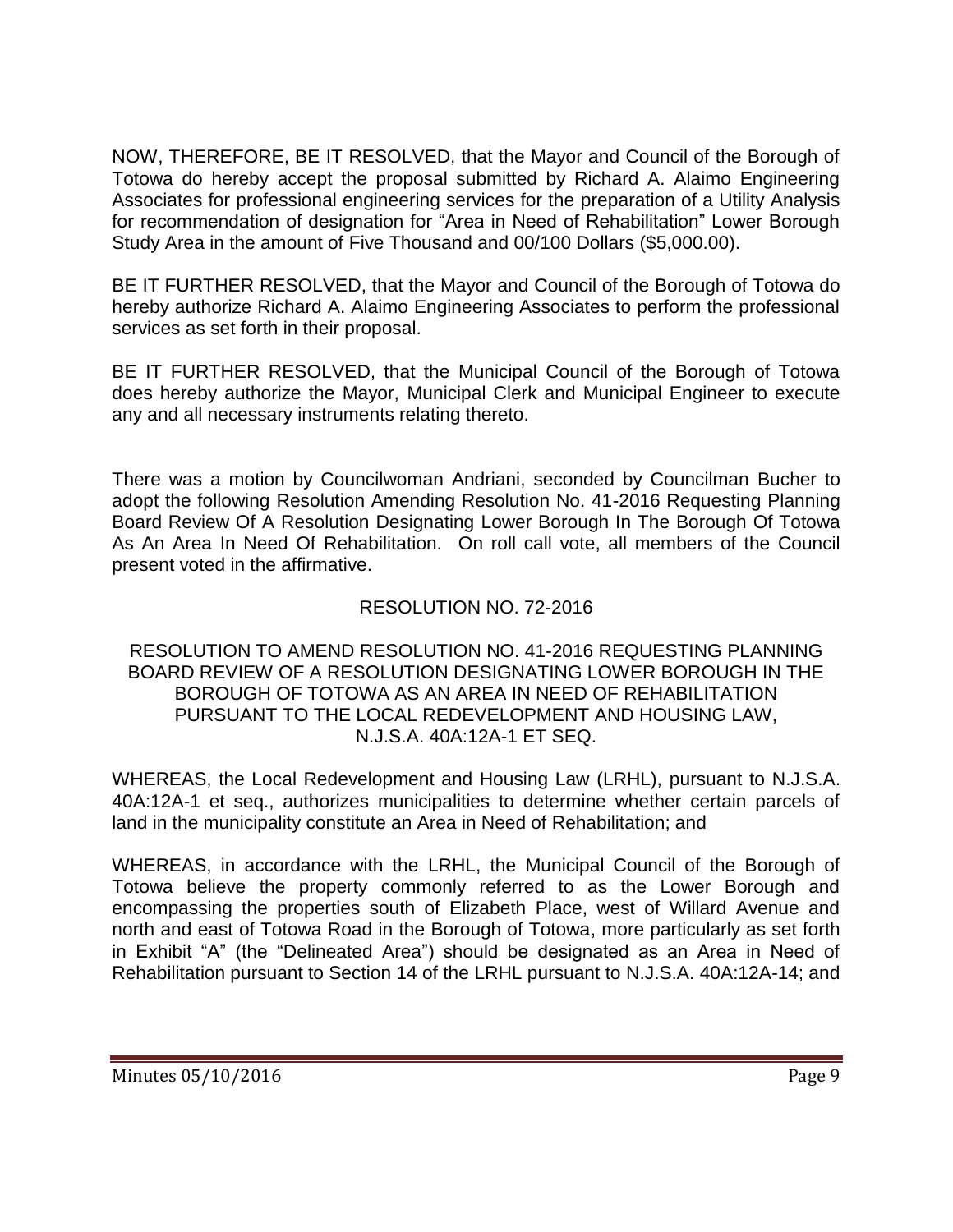WHEREAS, the Borough of Totowa believes that within the Delineated Area a majority of the water and sewer infrastructure is at least 50 years old and is in need of repair or substantial maintenance and that a program of rehabilitation may be expected to prevent further deterioration and promote the overall development of the Borough of Totowa in accordance with the requirements of Section 14 of the LRHL pursuant to N.J.S.A. 40:12A-14(a); and

WHEREAS, Section 14 of the LRHL, N.J.S.A.40A:12A-14(a), also provides that prior to the adoption of a resolution designating the Delineated Area as an Area in Need of Rehabilitation, the Municipal Council must first submit a copy of the proposed resolution designating the Delineated Area to the Borough of Totowa Planning Board for review; and

WHEREAS, the Borough of Totowa intends to designate the Delineated Area as an area in need of Rehabilitation by the adoption of the Resolution substantially in the form attached hereto as Exhibit "B".

NOW, THEREFORE, BE IT RESOLVED, that the Mayor and Council of the Borough do hereby authorize the following:

- 1. The aforementioned recitals are incorporated herein as though fully set forth at length.
- 2. The Municipal Council hereby directs that the Municipal Clerk transmit a copy of this Resolution to the Borough of Totowa Planning Board for review and providing its recommendation to the Municipal Council within 45 days of receipt of this resolution pursuant to Section 14 of the LRHL pursuant to N.J.S.A. 40A:12A-14(a).
- 3. A copy of this Resolution shall be available for public inspection at the office of the Municipal Clerk.
- 4. This resolution shall be effective immediately.

COMMITTEE ON LEGISLATION & ORDINANCES:

There was a motion by Councilman Bucher, seconded by Councilman Picarelli to introduce on first reading and advertise for public hearing the following entitled ordinance. On roll call vote, all members of the Council present voted in the affirmative.